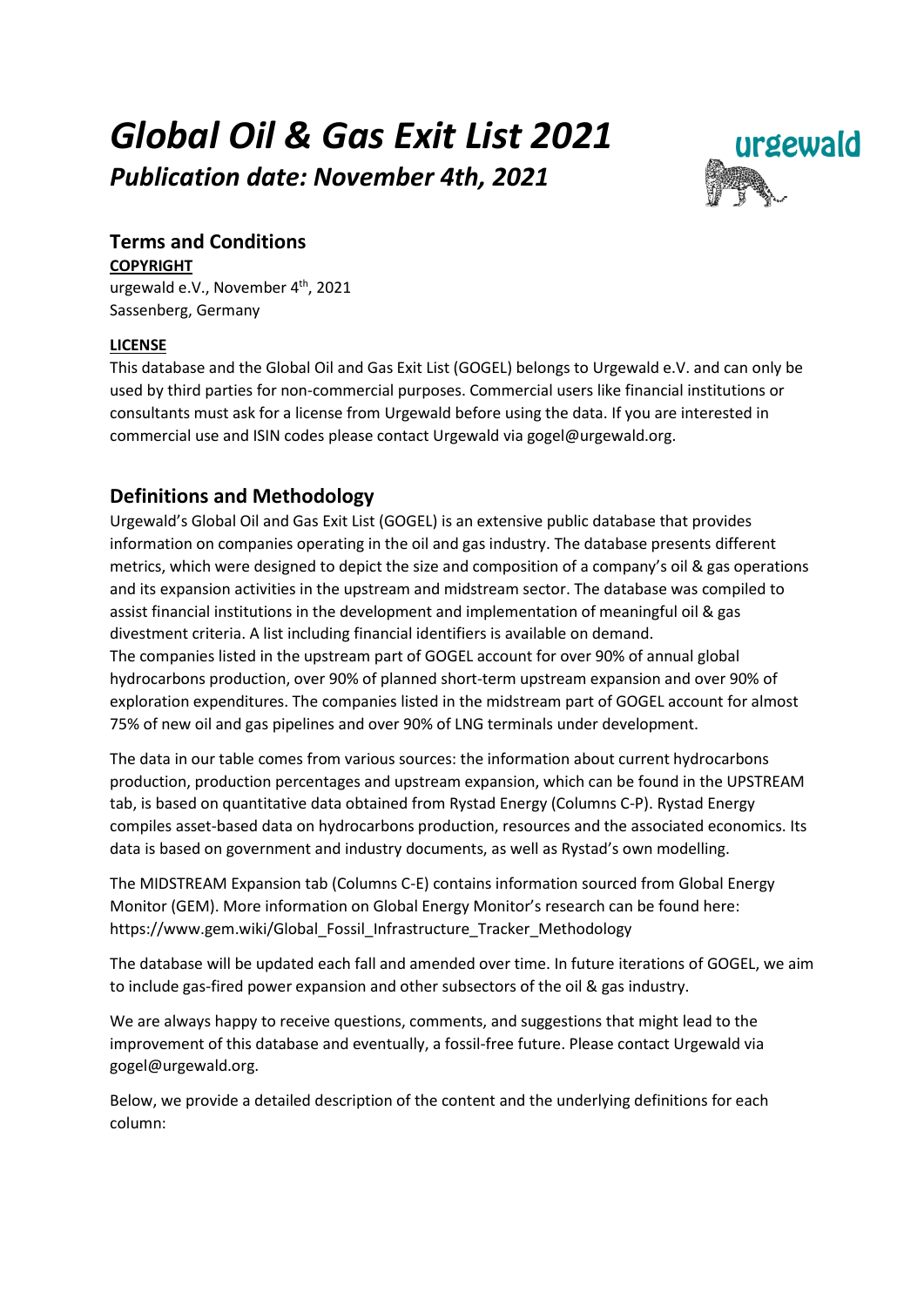# **[UPSTREAM tab]**

**Column A**

Company Name

The official name of the company

**Column B**

Country of Headquarters

#### **Column C**

Upstream Industry Segment

This column classifies companies according to one of the following 11 categories:

- Major: 6 largest publicly listed integrated oil and gas companies (Exxon Mobil, BP, Shell, Chevron, TotalEnergies and Eni)
- NOC: National oil companies
- INOC: National oil companies with international activities
- Integrated: Companies operating in upstream, midstream, and downstream sectors
- Independent: Upstream-oriented companies with production exceeding 50 kboe/day
- E&P company: Upstream-oriented companies with production below 50 kboe/day
- Exploration company: Companies with exploration licenses only
- Industrial: Companies operating across various industry branches
- Investor: Companies investing directly into oil and gas fields
- Operating Company: Companies operating oil and gas assets for third parties
- Supplier: Oil field service companies

## **PRODUCTION**

## **Column D**

Hydrocarbons Production 2020 (Oil, Gas, Condensate, NGL)

This column contains information on the total amount of fossil hydrocarbons a company produced in 2020. This number is expressed in million barrels of oil equivalent (mmboe) and includes the production of oil, natural gas, condensate, and natural gas liquids (NGL). GOGEL includes all companies that produced ≥ 20 mmboe in 2020.

## **Column E**

## Production Countries

This column allows users to filter companies by countries of production.

## **UNCONVENTIONALS**

## **Column F**

## Fracking

This column represents the proportion of a company's hydrocarbons production, which stems from resources that can only be extracted through hydraulic fracturing (fracking). Fracking is used to access gas and oil trapped in deep rock formations. Our assessment is based on the following Rystad categories: shale oil, shale gas, tight liquids and tight gas. Fracking poses severe social and environmental risks as it results in high methane emissions, increases the risk of earthquakes, requires extensive use of water, and requires chemicals, which can contaminate groundwater and negatively affect the health of local residents and ecosystems. GOGEL covers all companies that produced ≥ 2 mmboe through hydraulic fracturing in 2020.

## **Column G**

## Tar Sands

This column depicts which percentage of a company's hydrocarbons production stems from tar sands. Tar sands contain bitumen – a very dense and viscous form of petroleum – that cannot be pumped like conventional oil. Tar sands are either strip-mined or bitumen is extracted in-situ by means of various different extraction methods. Oil production from tar sands degrades large areas of land, requires excessive amounts of water and energy and produces enormous amounts of toxic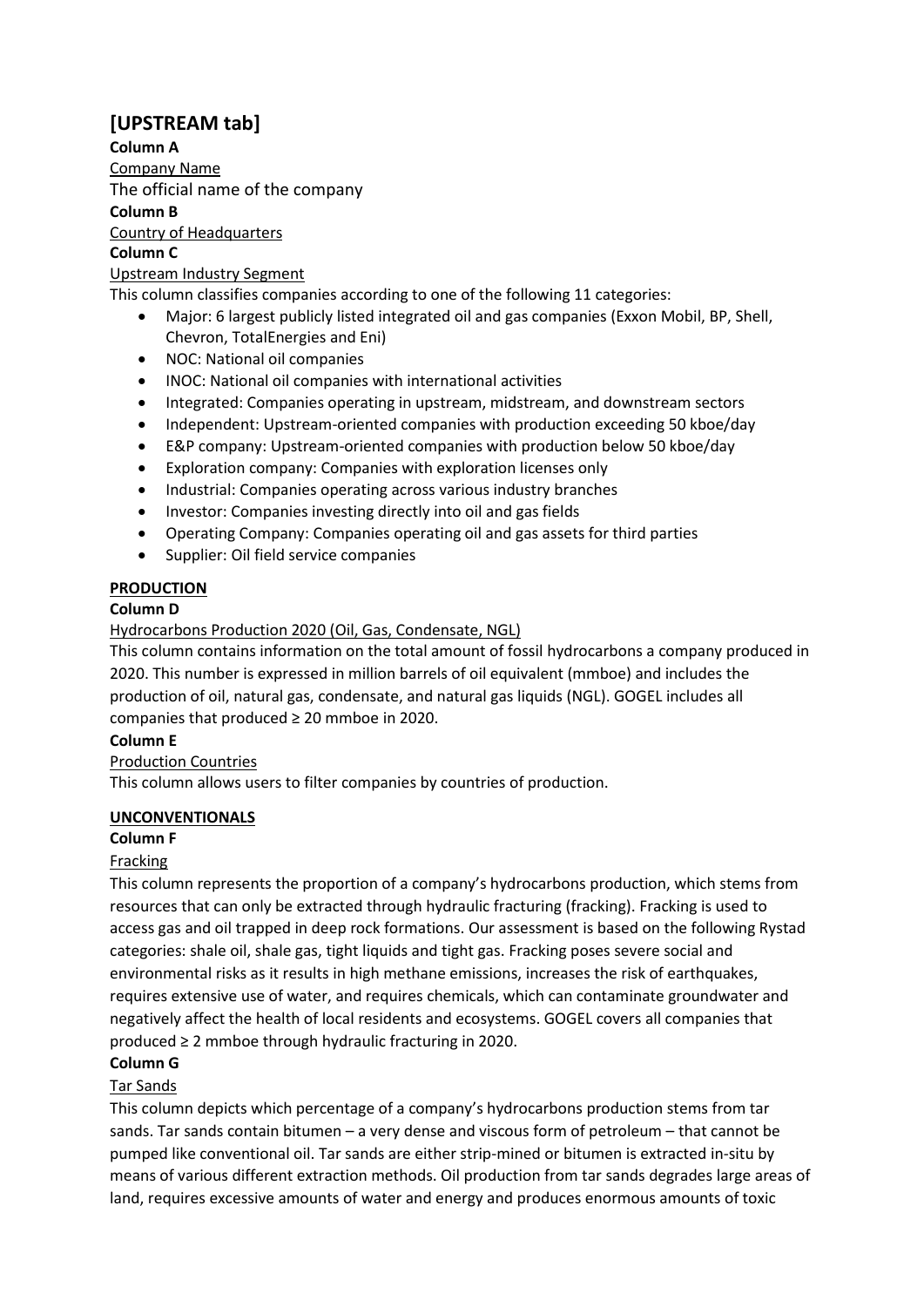sludge. On a lifecycle basis, fuel derived from tar sands generates up to 37% more greenhouse gas emissions than fuel from conventional oil. And spills of tar sands oil cannot be cleaned up with conventional technology. GOGEL covers all companies that produced ≥ 2 mmboe from tar sands in 2020.

#### **Column H**

#### Coalbed Methane

This column portrays the percentage of coalbed methane (CBM) extraction with regard to the overall hydrocarbons production of a company. CBM is natural gas extracted from underground coal formations, often through fracking. Its production results in methane leaks, lowers groundwater levels and can lead to contamination of surface water, destruction of ecosystems and health risks for local populations. GOGEL covers all companies that produced ≥ 2 mmboe of CBM in 2020.

# **Column I**

#### Extra Heavy Oil

This column depicts which percentage of a company's hydrocarbons production stems from extra heavy oil not derived from tar sands assets (oil with API gravity < 15°). Due to its composition, extraction and upgrading process, extra heavy oil production is very energy-intensive and associated with high levels of emissions. Furthermore, it generates substantial amounts of toxic waste that burden the environment and pose grave risks for human health. GOGEL covers all companies that produced ≥ 2 mmboe of extra heavy oil in 2020.

#### **Column J**

#### Ultra Deepwater

This column indicates the percentage of hydrocarbons a company produced from offshore wells below 1500 meters in 2020. Operating wells in ultra deepwater is extremely hazardous as potential leaks are impossible to contain at such depths and result in disastrous environmental consequences. GOGEL covers all companies that produced  $\geq 2$  mmboe from ultra deep offshore wells in 2020.

#### **Column K**

#### Arctic

This column provides information on companies producing hydrocarbons from assets in the Arctic. For its assessment, GOGEL uses the geographic definition provided by the Arctic Monitoring & Assessment Programme (AMAP) of the Arctic Council (https://www.amap.no/about/geographicalcoverage). Offshore hydrocarbons production in the Arctic is particularly problematic because potential spills cannot be mitigated in cold waters and would have disastrous consequences for fragile Arctic marine and coastal ecosystems. Onshore production has different, but similarly severe consequences for the region, since the ongoing industrialization through new oil and gas developments leads to the fragmentation and degradation of natural habitats. In addition, the exploitation of Arctic fossil fuel resources and the associated black carbon emissions through fossil fuel combustion endanger the region's immense capacity to reflect solar irradiance, which helps to limit climate change (https://www.osti.gov/etdeweb/biblio/1036786).

In Arctic Russia, an increasing amount of gas that is extracted onshore will be transported along LNG shipping routes, which have to be kept ice-free by nuclear-powered icebreakers. This leads to more shipping traffic in a region with very sensitive marine ecosystems and thus to an increasing risk of accidents, which are always more devastating in Arctic waters. Furthermore, there are known maintenance issues especially with regard to Russian pipeline systems. Operating pipeline infrastructure in areas with thawing permafrost poses additional risks. GOGEL covers all companies that produced ≥ 2 mmboe in the Arctic region in 2020.

#### **SHORT-TERM EXPANSION**

**Column L** Resources under Development / Field Evaluation in 2021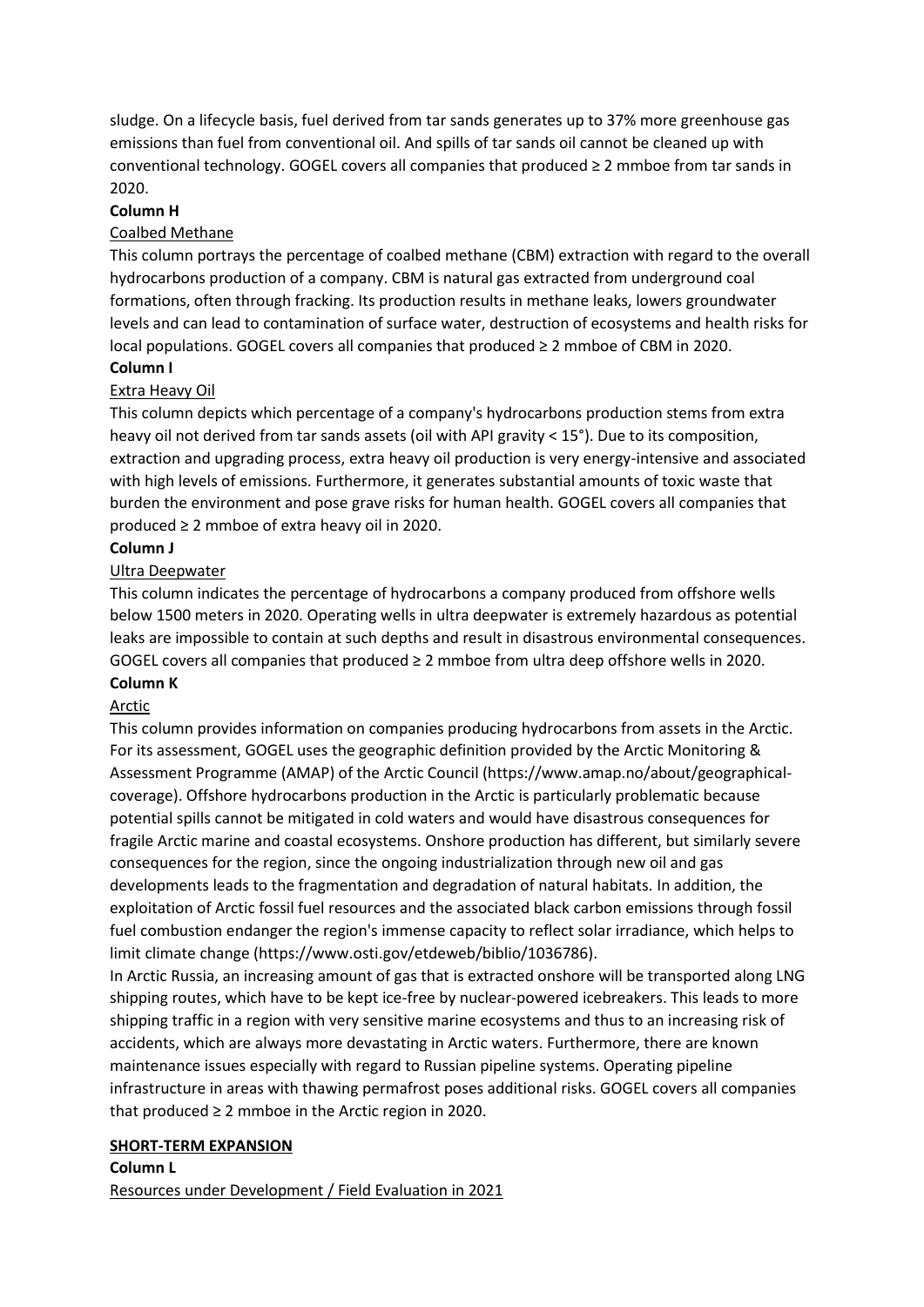This metric displays Estimated Ultimate Recovery (EUR) figures associated with assets that are currently in the two life cycle stages that precede production. Assets under Field Evaluation are assets in which a company has already made considerable investments: A plan for development and operation (PDO) has been finalized and Front End Engineering and Design (FEED) has been confirmed. Assets Under Development are oil & gas assets, which will soon enter the production phase: All necessary permits are in place and a Final Investment Decision (FID) has been made. This is the most expensive phase during the life cycle of an oil/gas project as it includes the construction of wells and related infrastructure. GOGEL covers all companies that intend to add ≥ 20 mmboe of resources to their production portfolio in the near future. The figures in this column depict economically recoverable hydrocarbons, which a company is extremely likely to add to its production portfolio in the "short term" (approx. 1-7 years depending on the type of asset).

# **Column M**

# Expansion Countries

This column allows users to filter companies by the countries in which they have short-term expansion plans.

# **Column N**

## Unconventional Expansion

This column indicates the total percentage of unconventional resources in companies' short-term expansion plans. The provided figure is based on the same unconventional categories listed in the production columns: Fracking; Coalbed Methane; Tar Sands; Extra Heavy Oil, Ultra Deepwater and Arctic. It, however, also includes Oil Shale (Kerogen). Oil Shale is an extremely emissions-intensive hydrocarbon, that is currently only produced in Estonia, China, Brazil and Russia. The oil shale related expansion we included in this column is planned in Jordan.

#### **EXPLORATION**

## **Column O**

## Exploration CAPEX 3-year average (2019-2021)

This column provides information on a company's capital expenditure (CAPEX) on exploration activities in USD million. In order to even out significant annual variations, the figure represents the 3-year average (2019-2021) of a company's exploration CAPEX. GOGEL covers all companies with an average exploration CAPEX ≥ USD 10 million.

## **Column P**

## Exploration Countries

This column allows users to filter companies by country of exploration.

## **REVENUE ANALYSIS**

## **Column Q**

## Fossil Fuel Share of Revenue

This column indicates, which percentage of a company's total operational revenue is generated from fossil fuel related business activities. All business activities related to the fossil fuel value chain are included in this assessment (upstream, midstream, downstream, power). As the name of this column suggests, the figures also include coal-related revenues of oil and gas companies.

## **Column R**

## Type of Estimate / Data Description

- data unavailable: The company does not provide public annual financial reporting documents.
- insufficient reporting: The company does not adequately differentiate between fossil fuel related and fossil fuel unrelated business activities, when reporting segment and/or product revenues.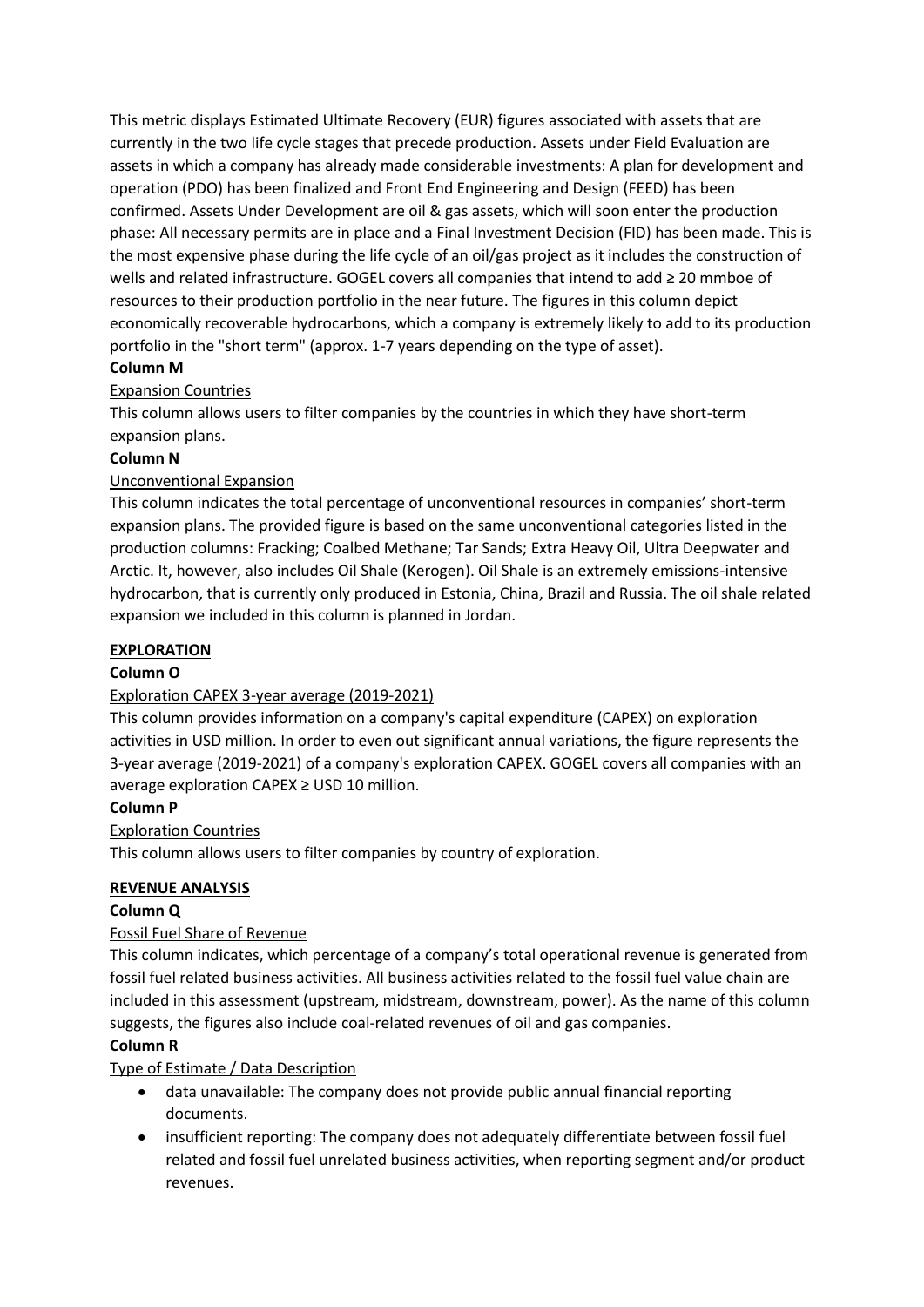- exact lower bound: The financial information the company reports allows us to calculate a lower bound fossil fuel share of revenue estimate. The company's actual fossil fuel share of revenue is extremely likely to exceed this value.
- estimated lower bound interval: The company's financial information and/or description of business activities allows us to provide an estimate interval. We always take a conservative approach when providing such estimates.
- exact number: The company's reporting data allows us to calculate an exact fossil fuel share of revenue.

## **Column S**

## Reporting Year

Provides information on the fiscal year to which the fossil fuel share of revenue refers.

#### **REPUTATIONAL RISK PROJECTS**

#### **Column T**

## Project Names

Oil and gas projects have many adverse effects beyond greenhouse gas emissions. GOGEL provides information on companies' involvement in projects that are so harmful that they pose a reputational risk to their financial backers. This column lists the reputational risk projects a company is involved in.

# **Column U**

## Project Risks

The reputational risk projects included on GOGEL are assigned to one or more of four predefined reputational risk categories:

- Social harm: negative social effects on local communities
- Environmental destruction: environmental impact beyond greenhouse gas emissions
- Conflict/Violence: physical violence triggered or exacerbated by oil and gas projects
- Litigation: legal action delays or stops oil and gas projects

This column lists the reputational risks, associated with projects a company is involved in.

## **Column V**

## Project Descriptions

Detailed reputational risk project descriptions are avaible on gogel.org via the links in this column.

## **FURTHER INFORMATION**

**Column W** Remarks **Column X** GOGEL ID **Column Y** Upstream Row ID

# **[MIDSTREAM Expansion tab]**

**Column A** Company Name The official name of the company **Column B** Country of Headquarters

## **MIDSTREAM INFRASTRUCTURE EXPANSION**

**Column C** Length of Pipelines under Development